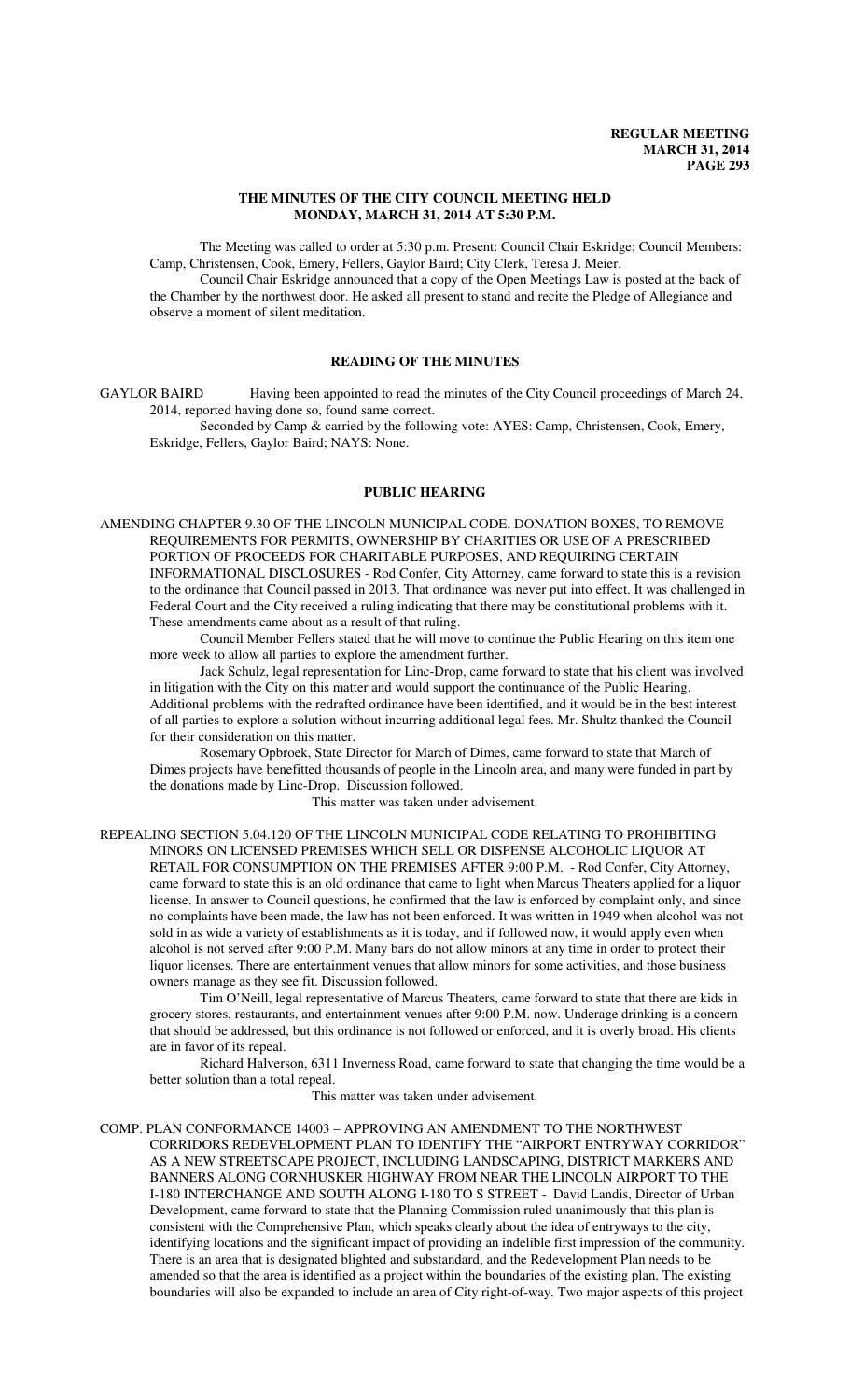are the 4.3 miles of significant road work which will cost \$4.9 million, and the beautification work which totals \$2.5 million. The total cost of the project is \$8.8 million. \$1.4 million could be a privately financed endowment, and the other funds will come from Certificates of Participation, and a Tax Increment Financing District.

This matter was taken under advisement.

ACCEPTING THE REPORT OF NEW AND PENDING CLAIMS AGAINST THE CITY AND APPROVING DISPOSITION OF CLAIMS SET FORTH FOR THE PERIOD OF MARCH 1- 15, 2014 - Brian Bennetzen, 2206 Independence Drive, came forward to describe the claim he filed against the City after a sewer line backed up into his basement, causing \$16,000 worth of damage. He stated that he believes the City is responsible for many reasons. As a property owner, he is responsible for any problems to the main line; this blockage occurred in the City-maintained portion of the sewer line. The line was completely blocked by tree roots which suggests that the roots could have been growing for years or that the line had not been adequately cleaned at the last inspection. This expense has had far reaching effects for his family. Mr. Bennetzen requested that his claim be sent back to the City Attorney's office for further investigation. Discussion followed.

Rod Confer, City Attorney, came forward to state that according to the Tort Claims Act, the City must be found to be negligent in order to authorize payment of a claim against the City. No negligence was found in this situation. The City does maintain sewer lines at regularly scheduled intervals. The best effort is made to mitigate these types of problems by considering large trees, and other factors that may increase the interval at which the lines are cleaned. The City placed this line on a twenty-four month schedule and determined that roots needed to be cut and cleared with each visit. That schedule had been sufficient up to this point and the City had no prior notice of any problem. Discussion followed. This matter was taken under advisement.

APPROVING SUPPLEMENTAL AGREEMENT #1 BETWEEN THE CITY OF LINCOLN AND ALFRED BENESCH AND COMPANY FOR THE USE OF FEDERAL HIGHWAY SAFETY IMPROVEMENT PROGRAM FUNDS AT THE INTERSECTION OF CODDINGTON AVENUE AND WEST VAN DORN STREET (PROJECT NO. HSIP-5205(1), CN 13147) - Roger Figard, Public Works & Utilities Department, came forward to state this is a straightforward amendment. Typically, with professional services contracts, overhead rates are set and audited on an annual basis. In this case, Benesch and HWS had merged and they used an estimated overhead rate at the time this contract was initially entered into, which was November, 2011. It has now been audited, and this is the recommendation for adjustment to rates. The source of funds is 10% local and 90% Federal and the increase is approximately \$1,160. Discussion followed.

This matter was taken under advisement.

ACCEPTING AND APPROVING AN AMENDED AND RESTATED PERMANENT EASEMENT TO CONSERVE AND PROTECT THE LANDMARK DESIGNATION OF THE LEWIS-SYFORD HOUSE GENERALLY LOCATED AT 700 NORTH 16TH STREET - Ed Zimmer, Planning Department, came forward to state the City accepted an easement given by the Nebraska State Historical Society Foundation upon the transfer of the property in 2008. The Sartore family was considering purchasing the property. They looked at the restrictive easement held by the City and decided not to move forward. This was cause for concern because this historical property very much needed an owner interested and able to take care of it. The next step was to look into amending the easement so that it was workable for the Sartore family. This process was completed, and the home has now been restored to safe and habitable conditions and is being used for family purposes. To complete the process, the Preservation Commission, the Planning Commission, and the City have looked at this exchange, and we all recommend it to Council. Discussion followed.

This matter was taken under advisement.

# **COUNCIL ACTION**

## **REPORTS OF CITY OFFICERS**

APPROVING A CONTRACT AGREEMENT BETWEEN THE CITY OF LINCOLN AND JACOB NORTH PRINT & MEDIA SOLUTIONS FOR THE ANNUAL REQUIREMENTS FOR BUSINESS CARDS AND LETTERHEAD PRINTING, PURSUANT TO BID NO. 14-025, FOR A TWO YEAR TERM WITH THE OPTION TO RENEW FOR ONE ADDITIONAL TWO YEAR TERM - CLERK read the following resolution, introduced by Trent Fellers, who moved its adoption:

A-88153 BE IT RESOLVED by the City Council of the City of Lincoln, Nebraska: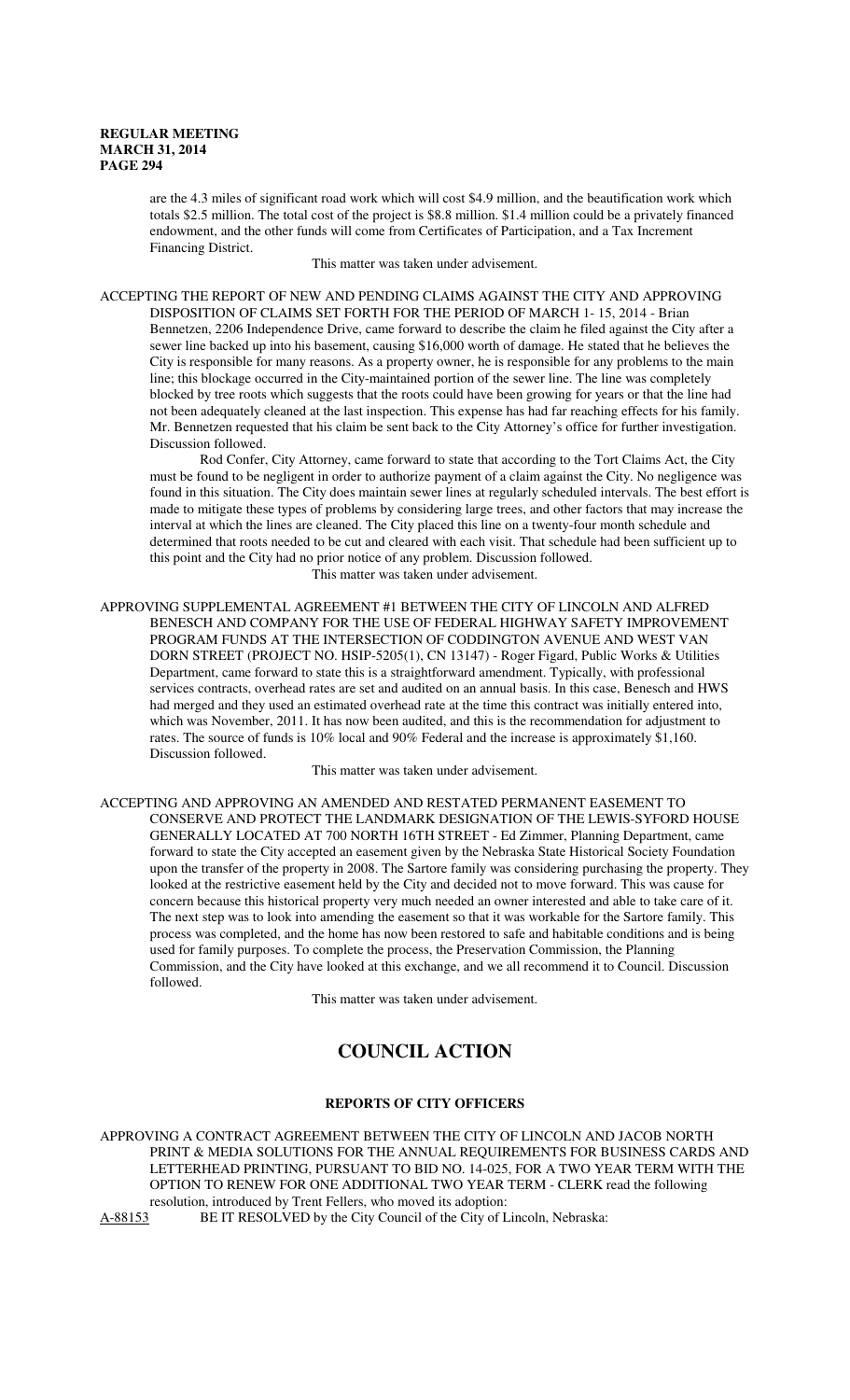That the attached Contract Agreement between the City of Lincoln and Jacob North Print & Media Solutions for the annual requirements for Business Cards and Letterhead Printing, pursuant to Bid No. 14- 025, for a two year term with the option to renew for one additional two year term, upon the terms and conditions as set forth in said Contract Agreement, is hereby approved and the Mayor is authorized to execute the same and any associated amendments or renewals on behalf of the City of Lincoln. Introduced by Trent Fellers

Seconded by Emery and carried by the following vote: AYES: Camp, Christensen, Cook, Emery, Eskridge, Fellers, Gaylor Baird; NAYS: None.

APPOINTING WILLIAM A. BEECHAM TO THE TELECOMMUNICATION/CABLE TV ADVISORY BOARD FOR A TERM EXPIRING JULY 1, 2016 - CLERK read the following resolution, introduced by Trent

Fellers, who moved its adoption:<br>A-88154 BE IT RESOLVED by t BE IT RESOLVED by the City Council of the City of Lincoln, Nebraska:

That the appointment of William A. (Andy) Beecham to the Telecommunication/Cable Advisory Board for a term expiring July 1, 2016, is hereby approved.

Introduced by Trent Fellers

Seconded by Emery and carried by the following vote: AYES: Camp, Christensen, Cook, Emery, Eskridge, Fellers, Gaylor Baird; NAYS: None.

CLERK'S LETTER AND MAYOR'S APPROVAL OF RESOLUTIONS AND ORDINANCES PASSED BY THE CITY COUNCIL ON MARCH 17, 2014 - CLERK presented said report which was placed on file in the Office of the City Clerk. **(27-1)**

## **PETITIONS & COMMUNICATIONS**

- INFORMAL PETITION TO CREATE A PAVING DISTRICT IN NW.  $10^{\mathrm{TH}}$  STREET BETWEEN W. NANCE AND W. BELMONT STREETS AND IN NW.  $10^{TH}$  STREET BETWEEN W. DAWES AND W. NANCE STREETS, SUBMITTED BY GREG ONNEN - CLERK presented said petition which was referred to the Public Works & Utilities Department on March 31, 2014.
- SETTING THE HEARING DATE OF MONDAY, APRIL 14, 2014 AT 3:00 P.M. FOR THE APPLICATION OF BLUE BLOOD BREWING COMPANY, INC. DBA BLUE BLOOD BREWING COMPANY FOR THE ADDITION OF A CATERING LICENSE TO ITS EXISTING CLASS L LIQUOR LICENSE LOCATED AT 500 W. SOUTH STREET, SUITE 8 - CLERK read the following resolution, introduced by Leirion Gaylor Baird, who moved its adoption:
- A-88155 BE IT RESOLVED by the City Council, of the City of Lincoln, that a hearing date is hereby set for Monday, April 14, 2014, at 3:00 p.m. or as soon thereafter as possible in the City Council Chambers, County-City Building, 555 S. 10th St., Lincoln, NE for the application of Blue Blood Brewing Company, Inc. dba Blue Blood Brewing Company for the addition of a catering license to its existing Class L liquor license located at 500 W. South Street, Suite 8.

If the Police Dept. is unable to complete the investigation by said time, a new hearing date will be set.

#### Introduced by Leirion Gaylor Baird

Seconded by Christensen and carried by the following vote: AYES: Camp, Christensen, Cook, Emery, Eskridge, Fellers, Gaylor Baird; NAYS: None.

- SETTING THE HEARING DATE OF MONDAY, APRIL 14, 2014 AT 3:00 P.M. FOR THE APPLICATION OF LBR INVESTMENTS, LLC DBA THE NORMANDY FOR A CLASS I LIQUOR LICENSE LOCATED AT 2785 S. 17<sup>TH</sup> STREET - CLERK read the following resolution, introduced by Leirion Gaylor Baird, who moved its adoption:<br>A-88156 BE IT RESOLV
- BE IT RESOLVED by the City Council, of the City of Lincoln, that a hearing date is hereby set for Monday, April 14, 2014, at 3:00 p.m. or as soon thereafter as possible in the City Council Chambers, County-City Building, 555 S. 10th St., Lincoln, NE for the application of LBR Investments, LLC dba The Normandy for a Class I liquor license located at 2785 S. 17<sup>th</sup> Street.

If the Police Dept. is unable to complete the investigation by said time, a new hearing date will be set.

Introduced by Leirion Gaylor Baird Seconded by Christensen and carried by the following vote: AYES: Camp, Christensen, Cook, Emery, Eskridge, Fellers, Gaylor Baird; NAYS: None.

SETTING THE HEARING DATE OF MONDAY, APRIL 14, 2014 AT 3:00 P.M. FOR THE APPLICATION OF MSKDJ, INC. DBA SCHILLINGBRIDGE CORK & TAP HOUSE FOR A CLASS CK LIQUOR LICENSE LOCATED AT 575 FALLBROOK BOULEVARD, SUITE 109 - CLERK read the following resolution, introduced by Leirion Gaylor Baird, who moved its adoption: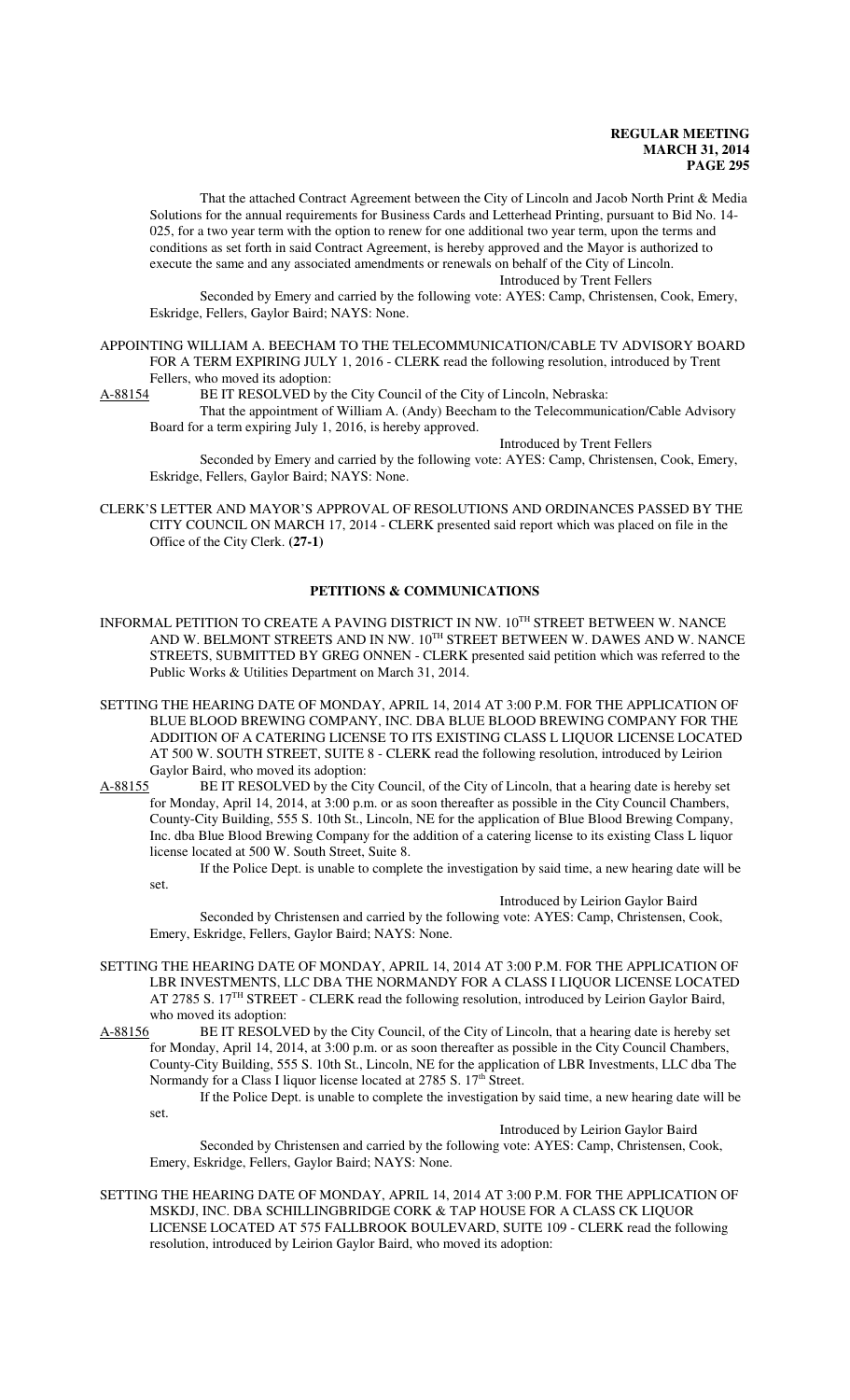A-88157 BE IT RESOLVED by the City Council, of the City of Lincoln, that a hearing date is hereby set for Monday, April 14, 2014, at 3:00 p.m. or as soon thereafter as possible in the City Council Chambers, County-City Building, 555 S. 10th St., Lincoln, NE for the application of MSKDJ, Inc. dba Schillingbridge Cork & Tap House for a Class CK liquor license located at 575 Fallbrook Boulevard, Suite 109. If the Police Dept. is unable to complete the investigation by said time, a new hearing date will be

set.

Introduced by Leirion Gaylor Baird

Seconded by Christensen and carried by the following vote: AYES: Camp, Christensen, Cook, Emery, Eskridge, Fellers, Gaylor Baird; NAYS: None.

#### PLACED ON FILE IN THE OFFICE OF CITY CLERK:

Administrative Amendment No. 14008 to Special Permit No. 2005, Scout's School Community Unit Plan, approved by the Planning Director on March 18, 2014, requested by ESP, Inc., to convert 7 single family detached units back to 12 attached single family units, on property generally located at S. Coddington Ave. and W. South St.

Administrative Amendment No. 14007 to Change of Zone No. 08057A, University Place Planned Unit Development, approved by the Planning Director on March 19, 2014, requested by Paul Marshall, to adjust the parking requirement to not provide the 3 additional parking stalls associated with the approximately 700 square foot expansion of the MoJava Restaurant into adjacent retail space, on property generally located at N. 48<sup>th</sup> St. and Saint Paul Ave.

### **LIQUOR RESOLUTIONS - NONE**

#### **ORDINANCES - 2ND READING & RELATED RESOLUTIONS (as required)**

AMENDING CHAPTER 9.30 OF THE LINCOLN MUNICIPAL CODE, DONATION BOXES, TO REMOVE REQUIREMENTS FOR PERMITS, OWNERSHIP BY CHARITIES OR USE OF A PRESCRIBED PORTION OF PROCEEDS FOR CHARITABLE PURPOSES, AND REQUIRING CERTAIN INFORMATIONAL DISCLOSURES - PRIOR to reading:<br>FELLERS Moved to continue 2<sup>nd</sup> Reading with Public Hearin

Moved to continue  $2<sup>nd</sup>$  Reading with Public Hearing one week to April 7, 2014.

Seconded by Christensen & carried by the following vote: AYES: Camp, Christensen, Cook, Emery Eskridge, Fellers, Gaylor Baird; NAYS: None.

- CLERK Read an ordinance, introduced by Trent Fellers, amending Chapter 9.30 of the Lincoln Municipal Code Relating to donation Boxes by amending Section 9.30.010 relating to Definitions to set forth definitions of additional terms; repealing Section 9.30.020 relating to Legislative Intent; amending Section 9.30.030 relating to Prohibitions, to delete requirements for permits and prescribing percentage of proceeds that must be used for charitable purposes, and adding provisions requiring Disclosures on Donation Boxes and prohibiting Deceptive Representations; amending Section 9.30.040 relating to Permits, by deleting any requirement for a separate Donation Box Permit; amending Section 9.30.050 relating to Enforcement; Penalties; Injunction, to delete provisions making owners of property responsible for violations on their properties and provisions requiring Donation Box Permits; and repealing Section 9.30.060 relating to Exemptions; and repealing Sections 9.30.010, 9.30.030, 9.30.040, and 9.30.050 of the Lincoln Municipal Code as hitherto existing, the second time.
- REPEALING SECTION 5.04.120 OF THE LINCOLN MUNICIPAL CODE RELATING TO PROHIBITING MINORS ON LICENSED PREMISES WHICH SELL OR DISPENSE ALCOHOLIC LIQUOR AT RETAIL FOR CONSUMPTION ON THE PREMISES AFTER 9:00 P.M. - CLERK read an ordinance, introduced by Trent Fellers, repealing Section 5.04.120 of the Lincoln Municipal Code relating to prohibiting minors on licensed premises which sell or dispense alcoholic liquor at retail for consumption on the premises after 9:00 p.m., the second time.

#### **PUBLIC HEARING - RESOLUTIONS**

- COMP. PLAN CONFORMANCE 14003 APPROVING AN AMENDMENT TO THE NORTHWEST CORRIDORS REDEVELOPMENT PLAN TO IDENTIFY THE "AIRPORT ENTRYWAY CORRIDOR" AS A NEW STREETSCAPE PROJECT, INCLUDING LANDSCAPING, DISTRICT MARKERS AND BANNERS ALONG CORNHUSKER HIGHWAY FROM NEAR THE LINCOLN AIRPORT TO THE I-180 INTERCHANGE AND SOUTH ALONG I-180 TO S STREET - CLERK read the following resolution, introduced by Trent Fellers, who moved its adoption:<br>A-88158 WHEREAS, the City Council on October 23, 2006, ado
- WHEREAS, the City Council on October 23, 2006, adopted Resolution No. A-84082 finding an area generally bounded by Sun Valley Boulevard from West O Street to Cornhusker Highway, along Cornhusker Highway from I-180 to N.W. 12th Street, along N.W. 12th Street from Cornhusker Highway to Highlands Boulevard, Highlands Boulevard from N.W. 12th Street to N.W 1st Street, and West Superior Street from N.W. 1st Street to I-180 (Northwest Corridors Redevelopment Area) to be blighted and substandard as defined in the Nebraska Community Development Law (Neb. Rev. Stat. § 18-2101, et seq. as amended) and in need of redevelopment; and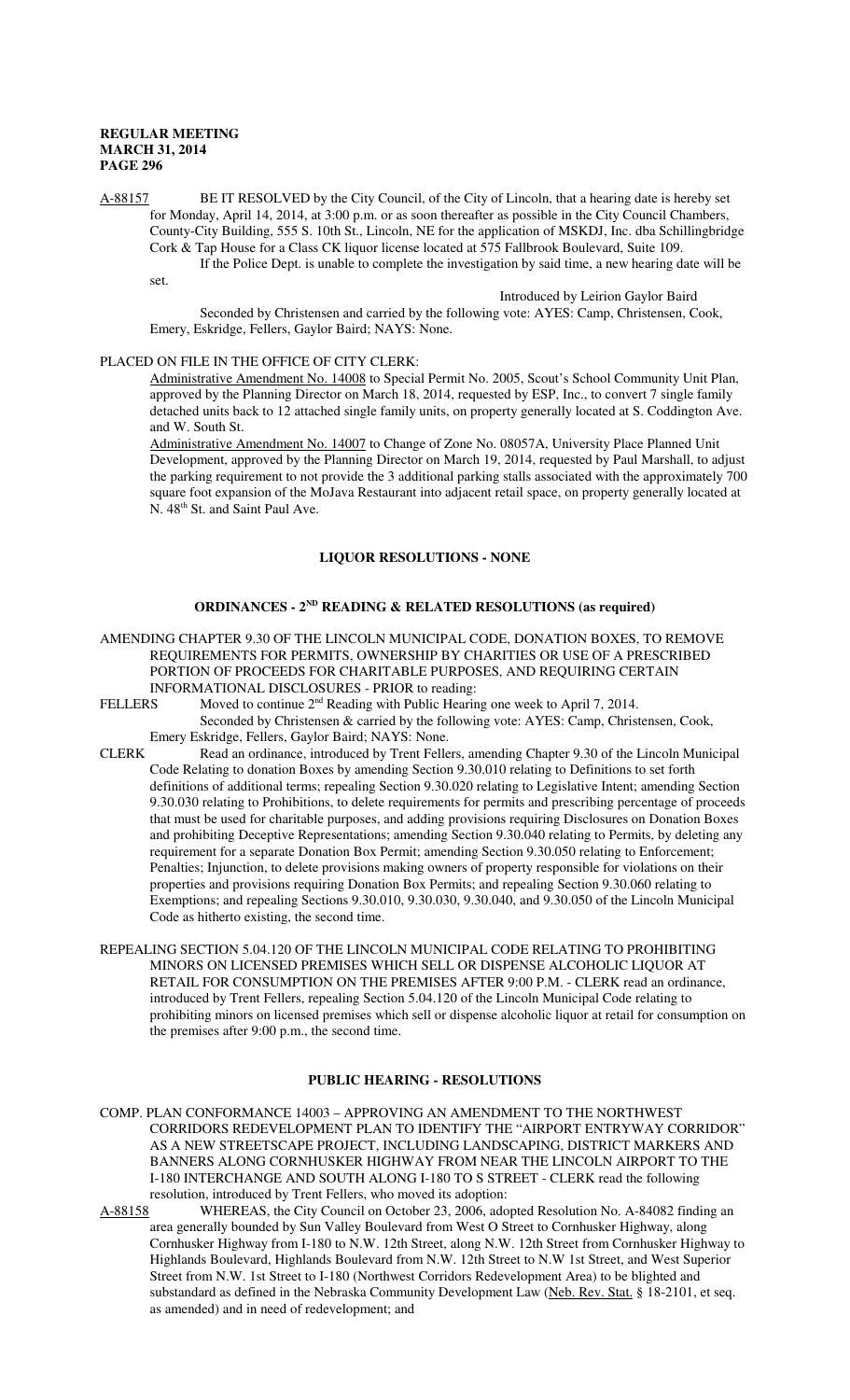WHEREAS, the City Council has previously adopted the Northwest Corridors Redevelopment Plan (hereinafter the "Northwest Corridors Redevelopment Plan" or "Plan") including plans for various redevelopment projects within said blighted and substandard area in accordance with the requirements and procedures of the Nebraska Community Development Law; and

WHEREAS, the Director of the Urban Development Department has filed with the City Clerk a proposed amendment to the Plan (hereinafter the "Amendments") to add the Airport Entryway Corridor Project as a redevelopment project to be carried out by the City of Lincoln as a capital improvement project. Said Amendments are contained in the document entitled "Amendment to the Northwest Corridors Redevelopment Plan -- Streetscape Beautification", which is attached hereto, marked as Attachment "A", and made a part hereof by reference; and

WHEREAS, the Director of Urban Development has reviewed said Amendments and has found that if adopted the Amendments and the Plan meet the conditions set forth in Neb. Rev. Stat. § 18-2113 (Reissue 2007); and

WHEREAS, said Amendments to the Northwest Corridors Redevelopment Plan have been submitted to the Lincoln City - Lancaster County Planning Commission for review and recommendation; and

WHEREAS, on February 21, 2014 notice of public hearing was mailed, postage prepaid, to the president or chairperson of the governing body of each county, school district, community college, educational service unit, and natural resource district in which the real property subject to such plan is located and whose property tax receipts would be directly affected and to all registered neighborhood associations located in whole or in part within one mile radius of the area to be redeveloped setting forth the time, date, place, and purpose, of the public hearing to be held on March 5, 2014 before the Lincoln City Lancaster County Planning Commission regarding the Amendments, a copy of said notice and list of said governing bodies and registered neighborhood associations having been attached hereto as Attachment "B" and "C" respectively; and

WHEREAS, the Lincoln City - Lancaster County Planning Commission on March 5, 2014 held a public hearing relating to the Amendments to the Northwest Corridors Redevelopment Plan and found the Amendments to be in conformance with the Comprehensive Plan and recommended approval thereof; and

WHEREAS, on March 14, 2014 a notice of public hearing was mailed, postage prepaid, to the foregoing governing bodies and registered neighborhood associations setting forth the time, date, place, and purpose of the public hearing before the City Council to be held on March 31, 2014 regarding the Amendments, a copy of said notice having been attached hereto as Attachment "D"; and

WHEREAS, on March 14, 2014 and March 21, 2014, a notice of public hearing was published in the Lincoln Journal Star newspaper, setting forth the time, date, place, and purpose of the public hearing to be held on March 31, 2014 regarding the Amendments, a copy of such notice having been attached hereto and marked as Attachment "E"; and

WHEREAS, on March 31, 2014 in the City Council Chambers of the County City Building, 555 South 10th Street, Lincoln, Nebraska, the City Council held a public hearing relating to the Amendments to the Northwest Corridors Redevelopment Plan and all interested parties were afforded at such public hearing a reasonable opportunity to express their views respecting said proposed Amendments to the Plan; and

WHEREAS, the City Council has duly considered all statements made and materials submitted relating to said Amendments; and

NOW, THEREFORE, IT IS FOUND AND DETERMINED by the City Council of the City of Lincoln, Nebraska as follows:<br>1. That the Am

1. That the Amendments are described in sufficient detail and are designed with the general purpose of accomplishing a coordinated, adjusted, and harmonious development of the City which will promote general health, safety, and welfare, sound design and arrangement, the wise and efficient expenditure of public funds, and the prevention of the reoccurrence of unsanitary or unsafe dwelling accommodations or conditions of blight.

That incorporating the Amendments into the Redevelopment Plan is feasible and in conformity with the general plan for the development of the City of Lincoln as a whole and said Plan is in conformity with the legislative declarations, and the determinations set forth in the Community Development Law.

3. That the substandard and blighted conditions in the Northwest Corridors Redevelopment Area are beyond remedy and control solely by regulatory process and the exercise of police power and cannot be dealt with effectively by the ordinary operations or private enterprise without the aids provided by the Community Development law, specifically including Tax Increment Financing.

4. That elimination of said substandard and blighted conditions under the authority of the Community Development Law is found to be a public purpose and in the public interest.

5. That the Airport Entryway Corridor Project would not be economically feasible without the use of tax-increment financing.

6. That the Airport Entryway Corridor Project would not occur in the Redevelopment Area without the use of tax-increment financing.

7. That the costs and benefits of the redevelopment activities, including costs and benefits to other affected political subdivisions, the economy of the community, and the demand for public and private services have been analyzed by the City Council as the governing body for the City of Lincoln and have been found to be in the long-term best interest of the City of Lincoln.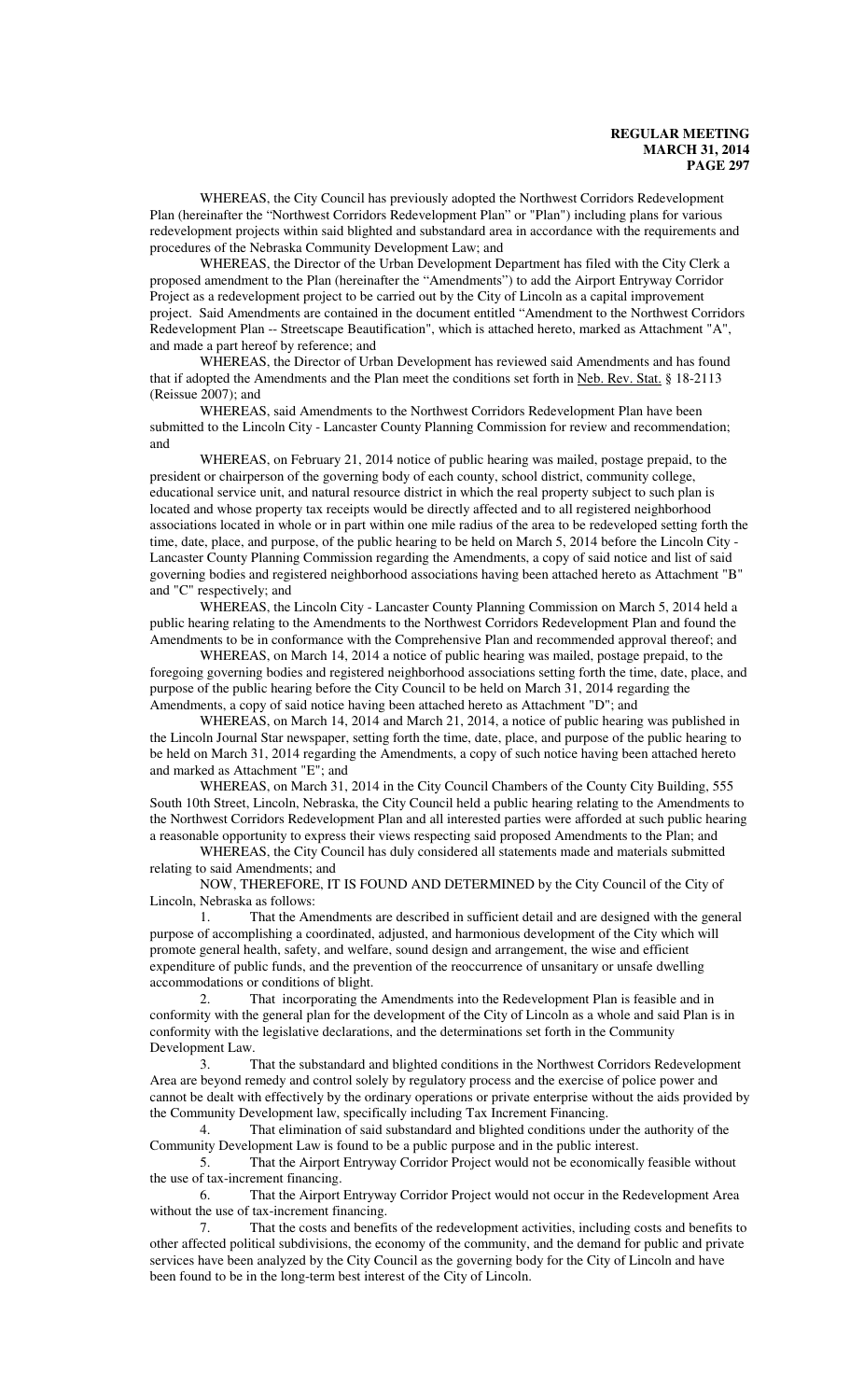NOW, THEREFORE, BE IT RESOLVED by the City Council of the City of Lincoln, Nebraska: 1. That, pursuant to the provisions of the Nebraska Community Development Law and in light of the foregoing findings and determinations, the Amendments to the Northwest Corridors Redevelopment Plan attached hereto as Attachment "A", establishing the Airport Entryway Corridor Project

as a redevelopment project to be carried out by the City of Lincoln as a capital improvement project, are hereby accepted and approved by the City Council as the governing body for the City of Lincoln. 2. That the Mayor, or his authorized representative, is hereby authorized and directed to take

all steps necessary to implement the provisions of said Redevelopment Plan as they relate to the abovedescribed Amendments, including but not limited to entering into one or more construction contracts for such work.

That the Finance Director is hereby authorized and directed to cause to be drafted and submitted to the City Council any appropriate ordinances and documents for the authorization to provide necessary funds, including Community Improvement Financing in accordance with the Community Development Law, to finance the related necessary and appropriate public acquisitions, improvements, and activities set forth in said Amendments to the Northwest Corridors Redevelopment Plan.

BE IT STILL FURTHER RESOLVED that it is intended that this resolution and the modifications adopted herein are supplemental to the findings, approvals, and authorizations as set forth in Resolution No. A-84082, Resolution No. A-84099, Resolution No. A-84991 and Resolution No. A-86268.

Introduced by Trent Fellers

Seconded by Christensen and carried by the following vote: AYES: Camp, Christensen, Cook, Emery, Eskridge, Fellers, Gaylor Baird; NAYS: None.

ACCEPTING THE REPORT OF NEW AND PENDING CLAIMS AGAINST THE CITY AND APPROVING DISPOSITION OF CLAIMS SET FORTH FOR THE PERIOD OF MARCH 1- 15, 2014 - PRIOR to reading:<br>EMERY

Moved to Amend Bill No. 14R-81 by removing the claim of Brian Bennetzen from the list of Denied Claims.

Seconded by Fellers & carried by the following vote: AYES: Camp, Christensen, Cook, Emery Eskridge, Fellers, Gaylor Baird; NAYS: None.

CLERK Read the following resolution, introduced by Trent Fellers, who moved its adoption as amended: A-88159 BE IT RESOLVED by the City Council of the City of Lincoln, Nebraska:

That the claims listed in the attached report, marked as Exhibit "A", dated March 17, 2014, of various new and pending tort claims filed against the City of Lincoln with the Office of the City Attorney or the Office of the City Clerk, as well as claims which have been disposed of, are hereby received as required by Neb. Rev. Stat. § 13-905 (Reissue 1997). The dispositions of claims by the Office of the City Attorney, as shown by the attached report, are hereby approved:

| ALLOWED/SETTLED CLAIMS                 |                                      |                            |  |
|----------------------------------------|--------------------------------------|----------------------------|--|
| <b>FARA</b> Insurance Services TPA for |                                      | State Farm Insurance a/s/o |  |
| \$ 582.22                              | Lois J. Irons                        | \$3,261.27                 |  |
| <del>16.051.22</del>                   | Aleesha Kermmoade                    | 4,100.00                   |  |
| 1,054.98                               | Alvina Ryder                         | 21,569.01                  |  |
| 194.12                                 | Southern Heights Presbyterian Church | 664.51                     |  |
| $NAS^*$                                | <b>Chantell Eaves</b>                | 957.64                     |  |
|                                        |                                      |                            |  |
| 5,000.00                               |                                      |                            |  |
|                                        |                                      |                            |  |
| $NAS^*$                                |                                      |                            |  |
| 130.00                                 |                                      |                            |  |
| 140.00                                 |                                      |                            |  |
| FARA Insurance Services TPA for        |                                      |                            |  |
|                                        |                                      |                            |  |
| $NAS^*$                                |                                      |                            |  |
|                                        |                                      |                            |  |
|                                        |                                      |                            |  |

The City Attorney is hereby directed to mail to the various claimants listed herein a copy of this resolution which shows the final disposition of their claim.

Introduced by Trent Fellers

Seconded by Emery and carried by the following vote: AYES: Camp, Christensen, Cook, Emery, Eskridge, Fellers, Gaylor Baird; NAYS: None.

APPROVING SUPPLEMENTAL AGREEMENT #1 BETWEEN THE CITY OF LINCOLN AND ALFRED BENESCH AND COMPANY FOR THE USE OF FEDERAL HIGHWAY SAFETY IMPROVEMENT PROGRAM FUNDS AT THE INTERSECTION OF CODDINGTON AVENUE AND WEST VAN DORN STREET (PROJECT NO. HSIP-5205(1), CN 13147) - CLERK read the following resolution, introduced by Trent Fellers, who moved its adoption:

A-88160 BE IT RESOLVED by the City Council of the City of Lincoln, Nebraska:

That the attached Supplemental Agreement #1 between the City of Lincoln and Alfred Benesch and Company for the use of Federal Highway Safety Improvement Funds for improvements at the intersection of Coddington Avenue and West Van Dorn Street, Project No. HSIP-5205(1), CN 13147, in accordance with the terms and conditions contained in said Supplemental Agreement #1, is hereby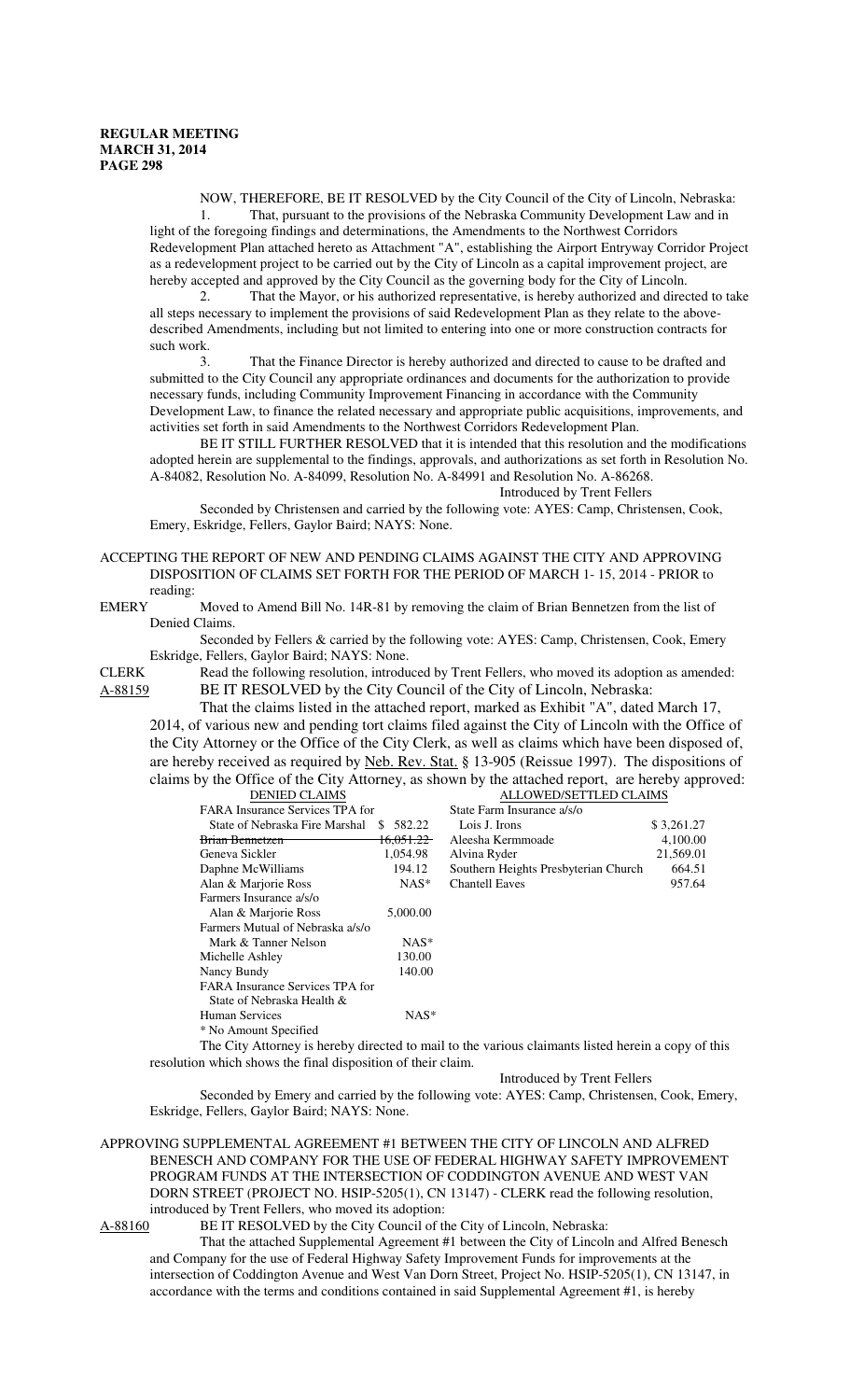approved and the Mayor is authorized to execute the same on behalf of the City of Lincoln. The City Clerk is directed to return the executed copy of the Agreement to Craig Aldridge, Engineering Services, Department of Public Works & Utilities, for transmittal and execution by the State Department of Roads.

Introduced by Trent Fellers

Seconded by Christensen and carried by the following vote: AYES: Camp, Christensen, Cook, Emery, Eskridge, Fellers, Gaylor Baird; NAYS: None.

## ACCEPTING AND APPROVING AN AMENDED AND RESTATED PERMANENT EASEMENT TO CONSERVE AND PROTECT THE LANDMARK DESIGNATION OF THE LEWIS-SYFORD HOUSE GENERALLY LOCATED AT 700 NORTH 16TH STREET - CLERK read the following resolution, introduced by Trent Fellers, who moved its adoption:<br>A-88161 WHEREAS, in 2008 the Nebraska State Hist

WHEREAS, in 2008 the Nebraska State Historical Society Foundation conveyed to the City of Lincoln a permanent preservation easement (Original Preservation Easement) to conserve and protect the landmark designation of the Lewis-Syford House and other improvements on property generally located at 700 N. 16th Street and legally described as the West Half of Lots J and K, Tuttle et al's Subdivision of Lot 1, Little's Subdivision, Lincoln, Lancaster County, Nebraska ("Property"); and

WHEREAS, the City possesses other preservation easements for historic real property in Lincoln such as the Harris House, Phi Delta Theta Fraternity, and the former U.S. Post Office and Courthouse (Old Federal Building) and Comfort Station; and

WHEREAS, Sartore Family Revocable Trust ("Sartore"), owner of the property, believes that the Original Preservation Easement is unduly cumbersome for the continued upkeep and use of Lewis-Syford House and therefore threatens its preservation; and

WHEREAS, Sartore has requested the City to amend the Original Preservation Easement granted in 2008 by entering into this Amended and Restated Preservation Easement modeled on easements possessed by the City for other Lincoln landmarks in order to better enable Sartore to preserve the Lewis-Syford House; and

WHEREAS, the Amended and Restated Preservation Easement has been submitted to the Lincoln City-Lancaster County Planning Commission for review and recommendation and on October 13, 2013 the Planning Commission held a public hearing relating to the City's acceptance of the Amended and Restated Preservation Easement and found the acquisition to be in conformance with the Comprehensive Plan; and

WHEREAS, the City is willing to enter into this Amended and Restated Preservation Easement. NOW, THEREFORE, BE IT RESOLVED by the City Council of the City of Lincoln, Nebraska:

That, on behalf of the City of Lincoln, Nebraska, the offer of an Amended and Restated Preservation Easement by Sartore over the property legally described above and in accordance with the terms of the Amended and Restated Preservation Easement, attached hereto and marked as Attachment "A", is hereby accepted and approved.

BE IT FURTHER RESOLVED that the Mayor is authorized to execute the Amended and Restated Preservation Easement on behalf of the City of Lincoln, Nebraska.

Introduced by Trent Fellers

Seconded by Gaylor Baird and carried by the following vote: AYES: Camp, Christensen, Cook, Emery, Eskridge, Fellers, Gaylor Baird; NAYS: None.

## **ORDINANCES - 3RD READING & RELATED RESOLUTIONS (as required) - NONE**

#### **ORDINANCES - 1ST READING & RELATED RESOLUTIONS (as required)**

APPROVING A CONTRACT BETWEEN THE CITY AND LINCOLN HAYMARKET DEVELOPMENT CORP. TO OPERATE AND REGULATE A SATURDAY PUBLIC MARKET IN THE HAYMARKET AREA, 7TH STREET FROM P TO Q STREETS; P STREET FROM 7TH TO 8TH STREETS; Q STREET FROM 7TH TO CANOPY STREETS; AND UNDER THE CANOPY ALONG CANOPY STREET FROM P TO Q STREETS FROM MAY 3, 2014 THROUGH OCTOBER 11, 2014 AND ON 8TH STREET FROM P TO Q STREETS FROM MAY 3, 2014 THROUGH AUGUST 23, 2014 - CLERK read and ordinance, introduced by Leirion Gaylor Baird, accepting and approving the Contract between the City of Lincoln, Nebraska, a municipal corporation, and the Lincoln Haymarket Development Corporation for establishment and regulation of a Saturday public market in the Haymarket area,  $7<sup>th</sup>$  Street from P to Q Streets; P Street from 7<sup>th</sup> to 8<sup>th</sup> Streets; Q Street from 7<sup>th</sup> to Canopy Streets; and under the Canopy along Canopy Street from P to Q Streets; from May 3, 2014 through October 11, 2014, and on 8<sup>th</sup> Street from P to Q Street from May 3, 2014 through August 23, 2014, and authorizing the Mayor to sign such Contract on behalf of the City, the first time.

REPEALING CHAPTER 5.54 OF THE LINCOLN MUNICIPAL CODE RELATING TO TRAMPOLINE CENTERS AS THE PROVISIONS AND REQUIREMENTS OF THIS CHAPTER ARE OBSOLETE - CLERK read and ordinance, introduced by Leirion Gaylor Baird, repealing Lincoln Municipal Code Chapter 5.54 relating to Trampoline Centers as the provisions and requirements of this chapter are obsolete, the first time.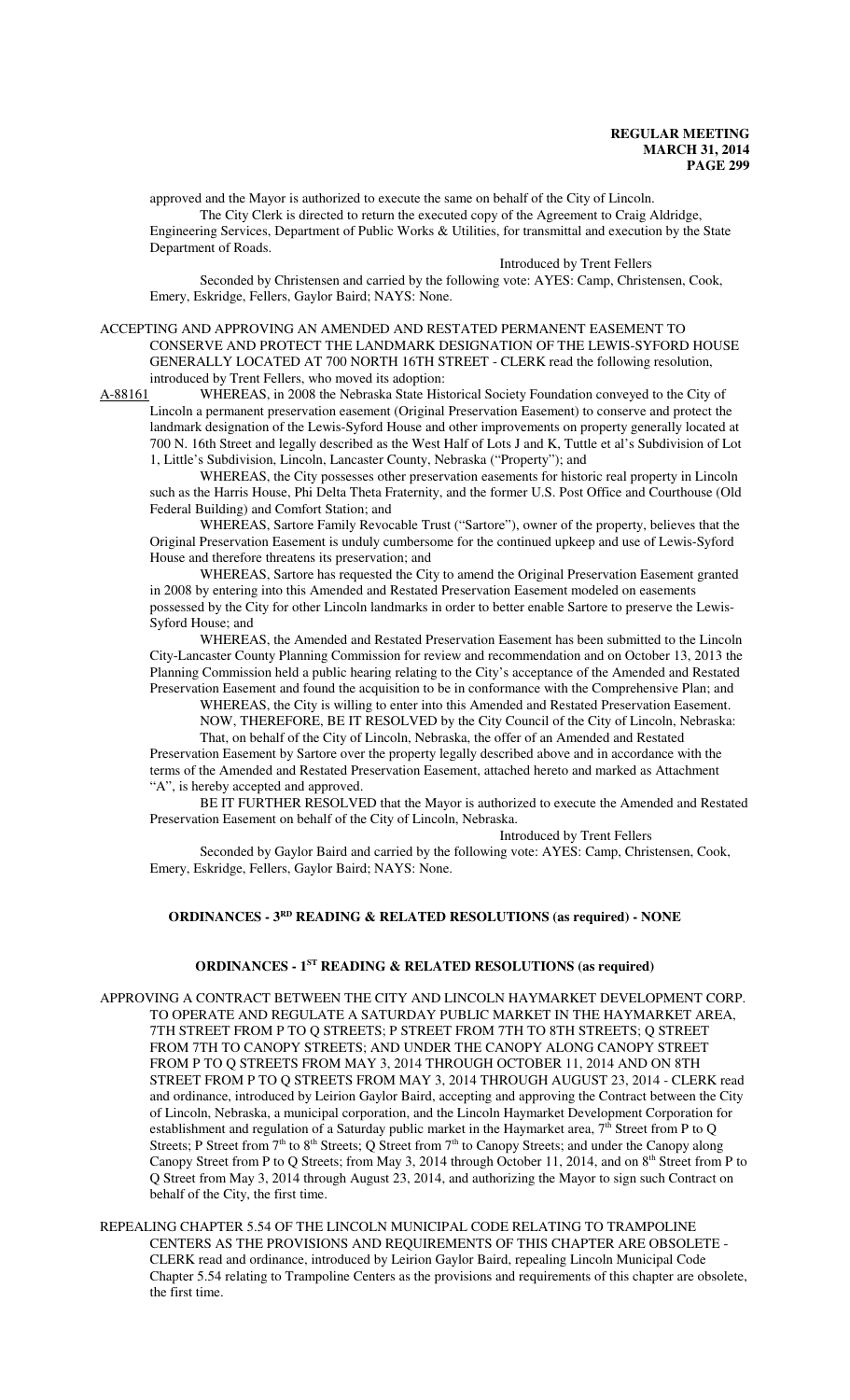- AMENDING CHAPTER 8.38 OF THE LINCOLN MUNICIPAL CODE RELATING TO PUBLIC SWIMMING POOLS TO ADOPT UPDATED STANDARDS FOR DESIGN, CONSTRUCTION AND OPERATION OF PUBLIC SWIMMING POOLS AND SPA FACILITIES. (RELATED ITEMS: 14-34, 14R-84, 14-35) - CLERK read and ordinance, introduced by Leirion Gaylor Baird, amending Chapter 8.38 of the Lincoln Municipal Code relating to Public Swimming Pools to adopt updated standards for design, construction and operation of public pools and spa facilities and repealing Sections 8.38.010, 8.38.020, 8.38.030, 8.38.040, 8.38.050, 8.38.090, 8.38.100, 8.38.110, and 8.38.120 of the Lincoln Municipal Code as hitherto existing, the first time.
- ADOPTING THE LINCOLN OPERATIONAL AND MANAGEMENT STANDARDS FOR PUBLIC SWIMMING POOLS PURSUANT TO LINCOLN MUNICIPAL CODE SECTION 8.38.050. (RELATED ITEMS: 14-34, 14R-84, 14-35) (ACTION DATE: 4/14/14)
- REPEALING CHAPTER 8.40 OF THE LINCOLN MUNICIPAL CODE RELATING TO SPA FACILITIES AS SPA FACILITIES WILL NOW BE REGULATED UNDER REVISED LINCOLN MUNICIPAL CODE CHAPTER 8.38, PUBLIC SWIMMING POOLS. (RELATED ITEMS: 14-34, 14R-84, 14-35) - CLERK read and ordinance, introduced by Leirion Gaylor Baird, repealing Lincoln Municipal Code Chapter 8.40 relating to Spa Facilities as spa facilities will now be regulated under revised Lincoln Municipal Code Chapter 8.38, Public Swimming Pools, the first time.
- COMP. PLAN CONFORMANCE NO. 14004 DECLARING APPROXIMATELY 0.46 ACRES OF PROPERTY GENERALLY LOCATED BETWEEN ANTELOPE VALLEY PARKWAY AND SOUTH 20TH STREET AS SURPLUS PROPERTY. (RELATED ITEMS: 14-36, 14-37) - CLERK read and ordinance, introduced by Leirion Gaylor Baird, declaring approximately 0.46 acres of city owned property generally located between Antelope Valley Parkway and South 20<sup>th</sup> Streets as surplus, the first time.
- VACATION NO. 14002 VACATING 20TH STREET BETWEEN K AND L STREETS, AND THE EAST/WEST ALLEY BETWEEN ANTELOPE VALLEY PARKWAY AND SOUTH 20TH STREET. (RELATED ITEMS: 14-36, 14-37) - CLERK read and ordinance, introduced by Leirion Gaylor Baird, vacating South 20<sup>th</sup> Street between K Street and L Street and the east/west alley between Antelope Valley Parkway and South 20<sup>th</sup> Street and retaining title thereto in the City of Lincoln, Lancaster County, Nebraska, the first time.
- AUTHORIZING THE CITY TO ENTER INTO A LEASE-PURCHASE TRANSACTION WITH UNION BANK AND TRUST COMPANY TO (1) PURCHASE AND INSTALL LIGHT POLES AND RELATED EQUIPMENT IN NEWLY DEVELOPED AREAS AND REBUILD AND RELOCATE STREET LIGHTS IN ESTABLISHED AREAS; (2) REPAIR AND REPLACE APPROXIMATELY 2,800 SIDEWALK SECTIONS WITHIN THE CITY; AND (3) CONSTRUCT STREETSCAPE ENHANCEMENTS AND RELATED COSTS FOR AN ENTRYWAY CORRIDOR TO THE CITY - CLERK read and ordinance, introduced by Leirion Gaylor Baird, authorizing and approving a lease-purchase transaction with Union Bank and Trust Company, the proceeds of which will be used to pay the costs of (1) purchasing and installing light poles and related equipment, such as light fixtures, wiring, and other items necessary to complete the installation of new street lights in newly developed residential and commercial areas as well as replacing, rebuilding and relocating street lights in established areas, (2) repairing and replacing approximately 2,800 sidewalk sections within the City, and (3) constructing streetscape enhancements and related costs for an entryway corridor to the City and to pay costs of issuance thereof; approving the issuance, sale and delivery of not to exceed \$9,500,000 principal amount of certificates of participation in such lease; fixing in part and providing for the fixing in part of certain provisions of the lease; and related matters, the first time.
- APPROVING AN AGREEMENT BETWEEN THE CITY OF LINCOLN AND USCOC OF GREATER IOWA, LLC FOR PCS TOWER AND APPURTENANCES TO LOCATE A COMMUNICATION FACILITY ON PROPERTY GENERALLY LOCATED AT 5500 W. SUPERIOR - CLERK read and ordinance, introduced by Leirion Gaylor Baird, accepting and approving the Agreement for PCS Tower and Appurtenances between the City of Lincoln, Nebraska, a municipal corporation, and USCOC of Greater Iowa, LLC for the placement of telecommunications facilities upon City property generally located at 5500 W. Superior Street (Airpark Site No. 871386) and authorizing the Mayor to sign such Agreement on behalf of the City, the first time.

### **RESOLUTIONS - 1ST READING - ADVANCE NOTICE**

APPROVING A CONTRACT BETWEEN THE CITY AND SCHEMMER ASSOCIATES, INC. FOR THE CONSTRUCTION ENGINEERING SERVICES TO BE PROVIDED FOR THE LINCOLN WEST "O" STREET HISTORIC HIGHWAY PROJECT.